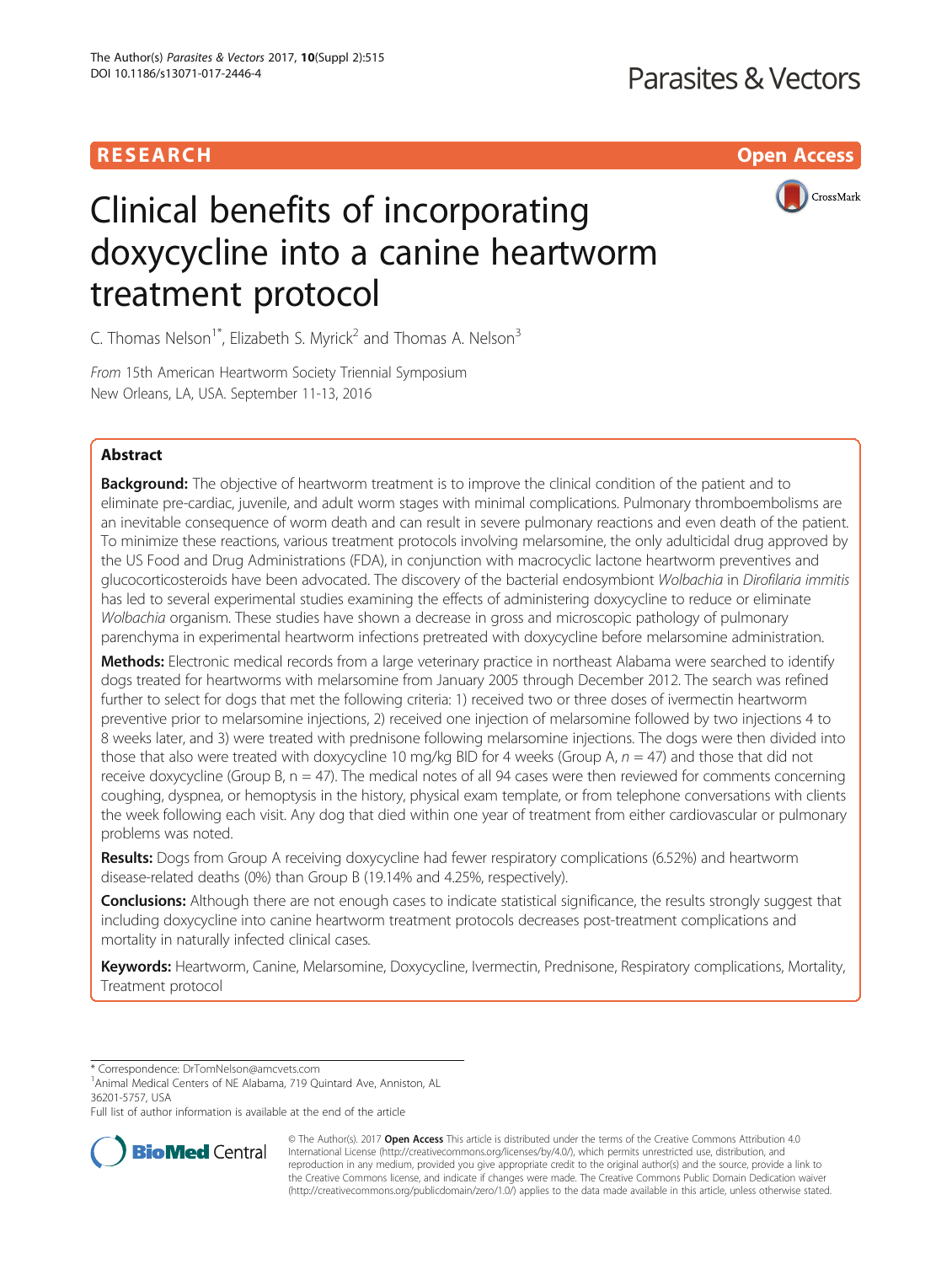# <span id="page-1-0"></span>Background

A thorough understanding of the heartworm life cycle, effects of macrocyclic lactones and melarsomine on various heartworm life stages, and the host–parasite relationship is critical in managing heartworm disease and in development of effective treatment protocols. A synopsis of this information compiled from decades of research can be found in the American Heartworm Society's Guidelines [[1\]](#page-2-0). These guidelines outline important principles of treatment, such as the fact that activity level of the dog is the single most important factor determining severity of disease [[2](#page-2-0), [3\]](#page-2-0). The guidelines also discuss that two injections of melarsomine kill 90% of the adult worms, the threeinjection protocol kills 98% of the adult worms [[4](#page-3-0)], and prednisone is the treatment of choice for the inflammation associated with pulmonary thromboembolisms [[5](#page-3-0), [6](#page-3-0)].

The discovery of the bacterial endosymbiont Wolbachia in Dirofilaria immitis [\[7](#page-3-0)] and evidence that this organism plays a role in the pathogenesis of heartworm disease [\[8](#page-3-0)–[11](#page-3-0)] has led to several experimental studies examining the effects of administering doxycycline to reduce or eliminate the Wolbachia organism from D. immitis. These studies have shown a decrease in gross and microscopic pathology of pulmonary parenchyma in experimental heartworm infections pretreated with doxycycline before melarsomine administration [[12, 13](#page-3-0)]. Doxycycline administered at 10 mg/kg twice daily (BID) for 4 weeks has been shown to reduce or eliminate the Wolbachia organisms for up to 12 months [[14\]](#page-3-0). Additional studies have shown that administration of doxycycline in combination with ivermectin provided more rapid adulticidal activity than ivermectin alone [[15](#page-3-0)] as well as more effectively reducing Wolbachia numbers than doxycycline alone [[16\]](#page-3-0). Furthermore, dogs treated with doxycycline and ivermectin prior to receiving melarsomine had less severe arterial lesions and virtual absence of thrombi [\[13](#page-3-0)].

This wealth of information has led to the widespread use of doxycycline by veterinary practitioners in heartworm treatment protocols. If used, doxycycline should be administered before administration of melarsomine so the Wolbachia organisms and Wolbachia-associated molecules are reduced or absent when the worms die and fragment. The multi-modal treatment protocol shown in Table 1 was developed by the lead author based on published research and clinical experience and has been in use since 2005. This protocol is in widespread use and has been included in multiple publications [[1,](#page-2-0) [17](#page-3-0), [18](#page-3-0)].

While there is an abundance of data on the use of doxycycline in treating experimentally infected dogs in laboratory settings, the clinical benefits in naturally infected client-owned dogs have been largely anecdotal. In an attempt to document the clinical benefits of adding doxycycline to heartworm treatment protocols in

| Day      | Treatment                                                                                                                                                                                                                                                                                                                                                                                                                                                                                                                                                                                                        |  |
|----------|------------------------------------------------------------------------------------------------------------------------------------------------------------------------------------------------------------------------------------------------------------------------------------------------------------------------------------------------------------------------------------------------------------------------------------------------------------------------------------------------------------------------------------------------------------------------------------------------------------------|--|
| $\Omega$ | Dog is diagnosed and verified as heartworm positive.<br>If the dog is symptomatic, attempt to stabilize the dog with ACE<br>inhibitors, furosemide, and if severely ascitic, abdominal drainage.<br>Prednisone at 0.5 mg/kg twice daily 1st week, 0.5 mg/kg once<br>daily 2nd week, 0.5 mg/kg every other day 3rd & 4th week.<br>Administer ivermectin heartworm preventive (If microfilariae are<br>present, pre-treat with antihistamine and glucocorticosteroids if<br>not already on prednisone.)<br>Begin exercise restriction. The more pronounced the symptoms,<br>the stricter the exercise restriction. |  |
| $1 - 28$ | Doxycycline 10 mg/kg BID for 4 weeks.                                                                                                                                                                                                                                                                                                                                                                                                                                                                                                                                                                            |  |
| 30       | Administer ivermectin heartworm preventive.                                                                                                                                                                                                                                                                                                                                                                                                                                                                                                                                                                      |  |
| 60       | Administer ivermectin heartworm preventive.<br>First melarsomine injection 2.5 mg/kg IM (Day 61).<br>Prescribe prednisone 0.5 mg/kg twice daily 1st week, 0.5 mg/kg<br>once daily 2nd week, 0.5 mg/kg every other day 3rd & 4th week.<br>Decrease activity level even further. Cage rest in more severe cases.                                                                                                                                                                                                                                                                                                   |  |
| 90       | Administer ivermectin heartworm preventive.<br>Second and third melarsomine injections 2.5 mg/kg IM (Day 90 & 91).<br>Prescribe prednisone 0.5 mg/kg twice daily 1st week, 0.5 mg/kg<br>once daily 2nd week, 0.5 mg/kg every other day 3rd & 4th week.<br>Continue exercise restriction for 6 to 8 weeks after last<br>melarsomine injections.<br>Antigen test 6 months after completion.                                                                                                                                                                                                                        |  |

ACE angiotensin converting enzyme inhibitor

naturally infected client-owned dogs, a comprehensive independent records review was performed at a large multi-doctor practice in northeast Alabama.

### Method

Electronic medical records were searched to identify all dogs treated for heartworms with melarsomine from January 2005 through December 2012. The search was refined further to select for dogs that met the following criteria: 1) received two or three doses of an ivermectinbased heartworm preventive at standard preventive doses prior to melarsomine injections, 2) received one injection of melarsomine, 2.5 mg/kg, followed by two injections at the same dose 4 to 8 weeks later, and 3) were treated with prednisone following melarsomine injections as indicated in Table 1. The dogs were then divided into those that also were treated with doxycycline at 10 mg/kg BID for 4 weeks (Group A,  $n = 47$ ) and those that did not receive doxycycline (Group B, n = 47). No effort was made to divide the animals into classes as all dogs were treated with the three-dose protocol recommended for Class 3 heartworm disease.

The medical notes of all 94 cases were independently reviewed for comments concerning coughing, dyspnea, or hemoptysis in the history, physical exam template, or from telephone conversations with clients the week following each visit. Results were recorded as either having clinically evident respiratory complications or none. Any dog that died within one year of treatment from either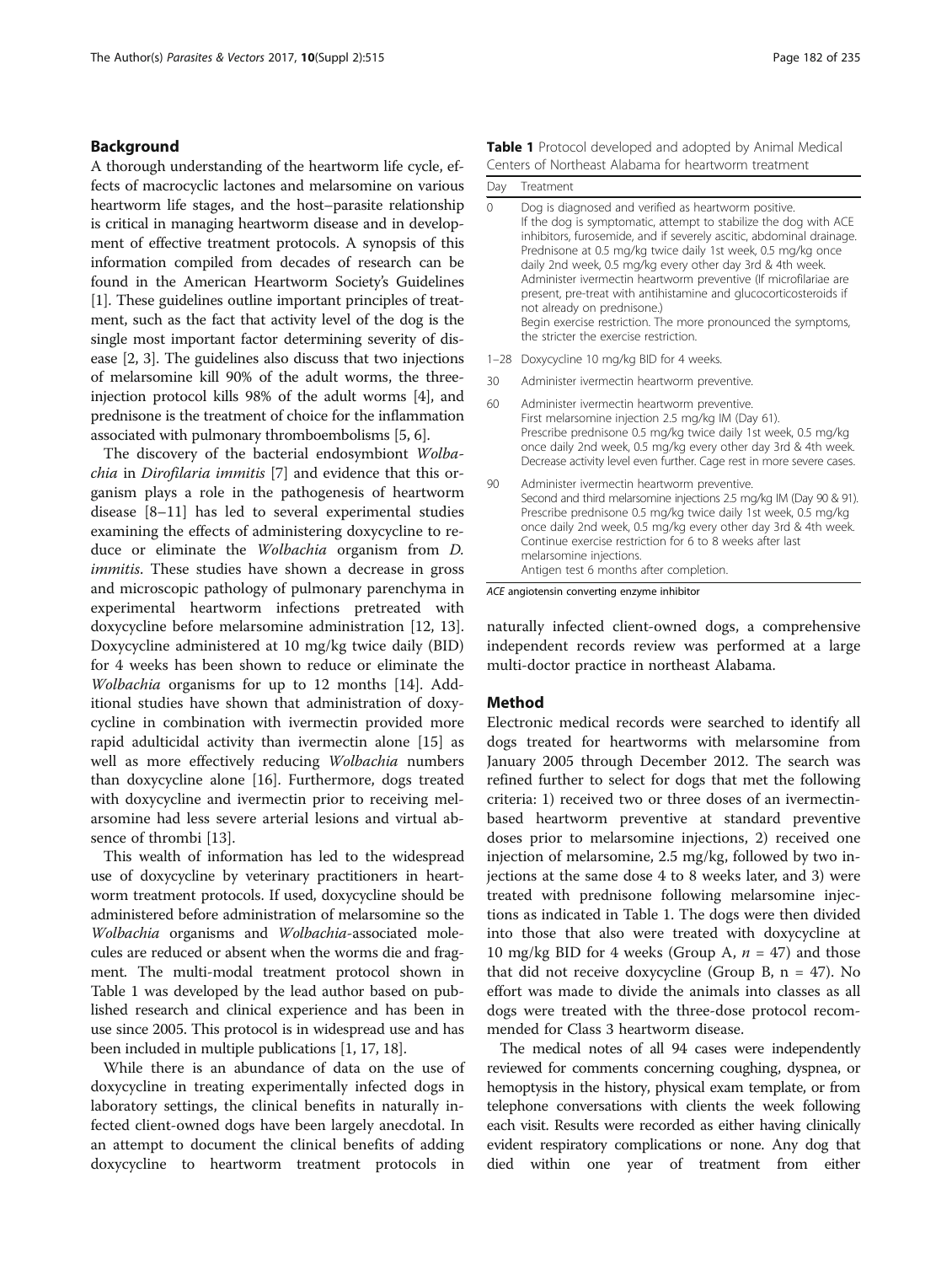# <span id="page-2-0"></span>Results

Three of 46 dogs (6.52%) in Group A were reported to be coughing, dyspneic, or exhibiting hemoptysis. There were no deaths in Group A, which contained the dogs receiving doxycycline. In Group B, 9 of 47 dogs (19.14%) were reported to have coughing, dyspnea, or hemoptysis, and 2 of 47 (4.25%) died as a result of cardiovascular or pulmonary problems attributed to heartworm disease (Table 2). Statistical analysis by chi square for respiratory signs indicated a trend towards significance with a p-value of 0.069.

# **Discussion**

Clinical field trials using melarsomine alone reported an adverse reaction rate of coughing in 22.2% of dogs, dyspnea in 2.6%, and hemoptysis in 1.6% [[19](#page-3-0)]. Although all three pulmonary reactions were combined for the two groups in the present study, one would expect the dyspnea and hemoptysis patients also to be coughing. If this assumption is correct, the percentages of pulmonary reactions are very similar between Group B (19.14%) and those reported in the clinical field trials (22.2%). In the clinical field trials, a mortality rate of 5.2% for Class 1 and 2 and 18.2% for Class 3 due to the disease or treatmentrelated death was reported. The combined mortality rate for all classes was 7.0% in clinical field trials, which is noticeably higher than the 4.25% reported in Group B. All dogs in Group B, however, were treated with the threedose protocol as recommended by the American Heartworm Society [1] because of the increased safety and efficacy and also received prednisone as described in Table [1](#page-1-0). This likely contributed to the overall lower mortality rate in Group B as compared with clinical field trials.

Dogs in Group A (included doxycycline) had 12.62% fewer pulmonary reactions (19.14% –6.52%), which is 65% fewer (12.62%  $\div$  19.14%) than Group B. There was also 0% mortality in Group A. One could argue that the dogs in Group A may not have been as severely infected and/or had less pulmonary disease than Group B. While no attempt was made to stage the severity of disease, during the years 2005–2007 doxycycline was only used in the more advanced Class 3 cases of heartworm disease.

# Table 2 Results of records review

|                                  | Group A           | Group B      |
|----------------------------------|-------------------|--------------|
| Protocol                         | Ivm/Doxy/Mel/Pred | lvm/Mel/Pred |
| Number in group                  | $N = 46$          | $N = 47$     |
| Post-treatment respiratory signs | 3(6.52%)          | $9(19.14\%)$ |
| Mortality                        | $0(0\%)$          | 2(4.25%)     |

Ivm ivermectin, Doxy doxycycline, Mel melarsomine, Pred prednisone

# **Conclusions**

Although there are not enough cases to indicate statistical significance, the results strongly suggest that including doxycycline into canine heartworm treatment protocols decreases post-treatment complications and mortality in naturally infected clinical cases. This is consistent with what has been published in multiple studies utilizing experimental infections and anecdotal reports.

## Acknowledgements

The authors would like to thank the Animal Medical Center of N.E. Alabama for providing the data.

## Funding

The study was funded entirely by author CT Nelson without any outside funding. The article's publication fee was funded by the American Heartworm Society.

#### Availability of data and materials

All data analyzed is included in this published article. Individual medical records are confidential and protected by law.

#### About this supplement

This article has been published as part of Parasites and Vectors Volume 10 Supplement 2, 2017: Proceedings of the 15th American Heartworm Society Triennial Symposium 2016. The full contents of the supplement are available online at [https://parasitesandvectors.biomedcentral.com/articles/](https://parasitesandvectors.biomedcentral.com/articles/supplements/volume-10-supplement-2) [supplements/volume-10-supplement-2.](https://parasitesandvectors.biomedcentral.com/articles/supplements/volume-10-supplement-2)

#### Authors' contributions

CTN conceived the study and protocol design. ESM and TAN reviewed the medical records and collected the data. All authors reviewed and approved the manuscript.

#### Ethics approval and consent to participate

All animals were examined and treated with the consent of their owner.

#### Consent for publication

Not applicable.

#### Competing interests

CT Nelson has consulting agreements with Ceva, Idexx, Elanco, Merial, and Zoetis. Authors Myrick and TA Nelson report no competing interests.

#### Publisher's Note

Springer Nature remains neutral with regard to jurisdictional claims in published maps and institutional affiliations.

#### Author details

<sup>1</sup> Animal Medical Centers of NE Alabama, 719 Quintard Ave, Anniston, AL 36201-5757, USA. <sup>2</sup>Banfield Pet Hospital, Birmingham, AL, USA. <sup>3</sup>BluePearl Veterinary Partners, Lawrenceville, Georgia, USA.

#### Published: 9 November 2017

#### References

- American Heartworm Society (AHS). Current Canine Guideliens for the Prevention, Diagnosis, and Management of Heartworm (Dirofilaria immitis) Infection in Dogs. 2014. Available at [http://www.heartwormsociety.org/](http://www.heartwormsociety.org/veterinary-resources/canine-guidelines.html) [veterinary-resources/canine-guidelines.html](http://www.heartwormsociety.org/veterinary-resources/canine-guidelines.html). Accessed 12 Dec 2016.
- 2. Dillon AR, Brawner WR, Hanrahan L. Influence of number of parasites and exercise on the severity of heartworm disease in dogs [abstract]. In: Soll MD, Knight DH, editors. Proceedings of the heartworm symposium '95. Batavia: American Heartworm, Society; 1995. p. 113.
- 3. Fukami N, Hagio M, Okano S, Watanabe S. Influence of exercise on recovery of dogs following heartworm adulticide treatment with melarsomine. In: Seward RL, editor. Recent advances in heartworm disease: symposium '98. Batavia: American Heartworm Society; 1998. p. 225–7.